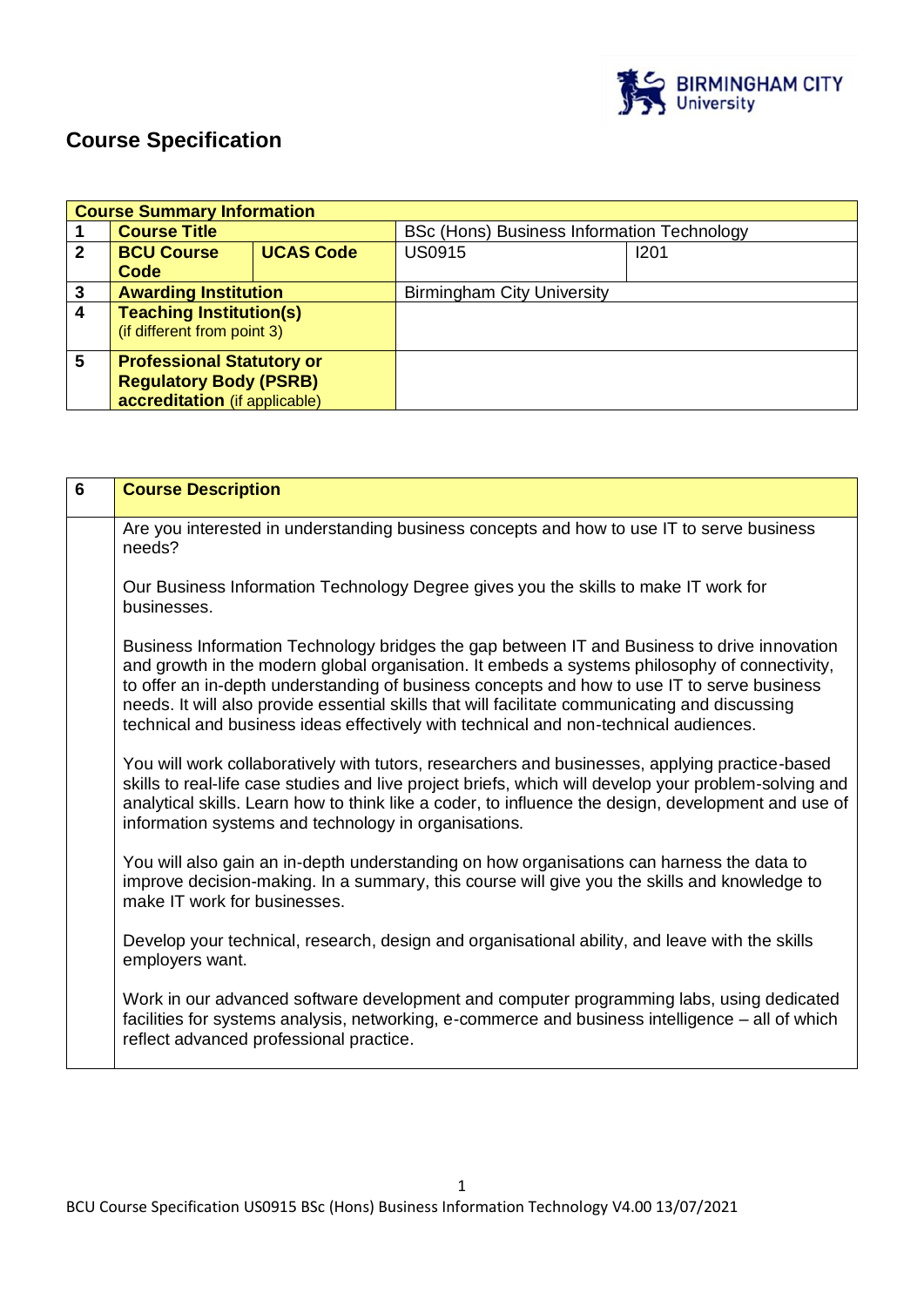

|    | <b>Course Awards</b>                                            |   |                |
|----|-----------------------------------------------------------------|---|----------------|
| 7a | <b>Name of Final Award</b><br>Level                             |   | <b>Credits</b> |
|    |                                                                 |   | <b>Awarded</b> |
|    | Bachelor of Science with Honours Business Information           | 6 | 360            |
|    | Technology                                                      |   |                |
|    | Bachelor of Science with Honours Business Information           | 6 | 480            |
|    | Technology with Professional Placement Year                     |   |                |
| 7b | <b>Exit Awards and Credits Awarded</b>                          |   |                |
|    | Certificate of Higher Education Business Information Technology | 4 | 120            |
|    | Diploma of Higher Education Business Information Technology     | 5 | 240            |
|    | Bachelor of Science Business Information Technology             | 6 | 300            |

| <b>Derogation from the University Regulations</b> |
|---------------------------------------------------|
| N/A                                               |

| <b>Delivery Patterns</b><br>9 |                             |                          |               |
|-------------------------------|-----------------------------|--------------------------|---------------|
| <b>Mode(s) of Study</b>       | <b>Location(s) of Study</b> | <b>Duration of Study</b> | Code(s)       |
| Full Time                     | <b>City Centre</b>          | 3 years                  | <b>US0915</b> |
| With Professional             | <b>City Centre</b>          | 4 vears                  | <b>US1078</b> |
| <b>Placement Year</b>         |                             |                          |               |

## **10 Entry Requirements**

The admission requirements for this course are stated on the course page of the BCU website at <https://www.bcu.ac.uk/> or may be found by searching for the course entry profile located on the UCAS website.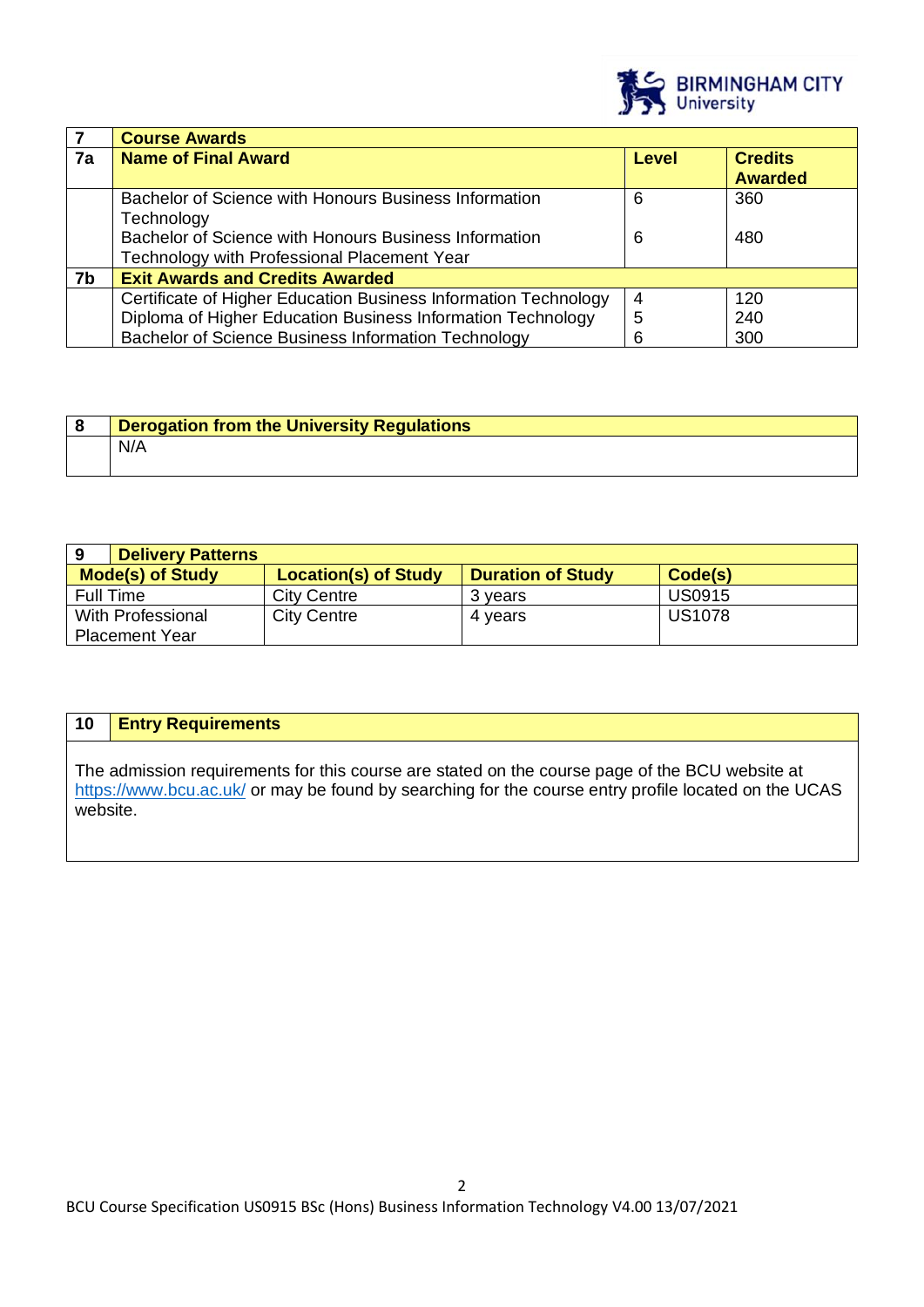

| $\overline{11}$                                                                                                           | <b>Course Learning Outcomes</b>                                                                  |  |
|---------------------------------------------------------------------------------------------------------------------------|--------------------------------------------------------------------------------------------------|--|
|                                                                                                                           | <b>Knowledge and Understanding</b>                                                               |  |
|                                                                                                                           |                                                                                                  |  |
| $\mathbf 1$                                                                                                               | To demonstrate knowledge and understanding of the information systems required to maintain       |  |
|                                                                                                                           | and improve business and organisational effectiveness within a social-technical context.         |  |
| $\overline{2}$                                                                                                            | To demonstrate knowledge and understanding of the theories and concepts that underpin            |  |
|                                                                                                                           | information systems.                                                                             |  |
| $\overline{\mathbf{3}}$                                                                                                   | To demonstrate knowledge and understanding of IS/IT processes required to support business       |  |
|                                                                                                                           | information systems in an international environment.                                             |  |
| $\overline{\mathbf{4}}$                                                                                                   | To demonstrate knowledge of the principal information technologies that underpin operations of   |  |
|                                                                                                                           | business systems and their impact on people, organizations and global society.                   |  |
|                                                                                                                           | <b>Cognitive and Intellectual Skills</b>                                                         |  |
|                                                                                                                           |                                                                                                  |  |
| $\overline{\mathbf{5}}$                                                                                                   | To analyse the social and technical requirements of an organisation in the achievement of its    |  |
|                                                                                                                           | business goals in an international environment.                                                  |  |
| $6\phantom{a}$                                                                                                            | To apply appropriate information systems strategies and technologies to improve organisational   |  |
|                                                                                                                           | effectiveness.                                                                                   |  |
| $\overline{7}$<br>8                                                                                                       | To analyse, design and evaluate information systems in business and organisational contexts.     |  |
|                                                                                                                           | To support collaboration and connectivity in the global economy, through effective               |  |
| communication and the application of technology in a socio-technical context.<br><b>Practical and Professional Skills</b> |                                                                                                  |  |
|                                                                                                                           |                                                                                                  |  |
| $\boldsymbol{9}$                                                                                                          | To specify, design, implement and evaluate computing information systems, utilising appropriate  |  |
|                                                                                                                           | tools and techniques.                                                                            |  |
| 10                                                                                                                        | To manage personal learning and self-development, including time management and the              |  |
|                                                                                                                           | development of organisational skills.                                                            |  |
| 11                                                                                                                        | To work as a member of a systems team, recognising the different roles within a team and         |  |
|                                                                                                                           | different ways of organising teams globally.                                                     |  |
| 12                                                                                                                        | To engage in continuing professional development and lifelong learning in a global environment.  |  |
|                                                                                                                           | <b>Key Transferable Skills</b>                                                                   |  |
|                                                                                                                           |                                                                                                  |  |
| 13                                                                                                                        | To continuously develop knowledge and understanding of the ethical and professional use and      |  |
|                                                                                                                           | usefulness of technology.                                                                        |  |
| 14                                                                                                                        | To engage effectively through excellent communication and professional interpersonal skills in a |  |
|                                                                                                                           | global community.                                                                                |  |
| 15                                                                                                                        | To continually manage personal and professional development to meet the evolving challenges      |  |
|                                                                                                                           | of digital technology for individuals, organizations and society.                                |  |
| 16                                                                                                                        | To explore emerging opportunities in a global digital economy.                                   |  |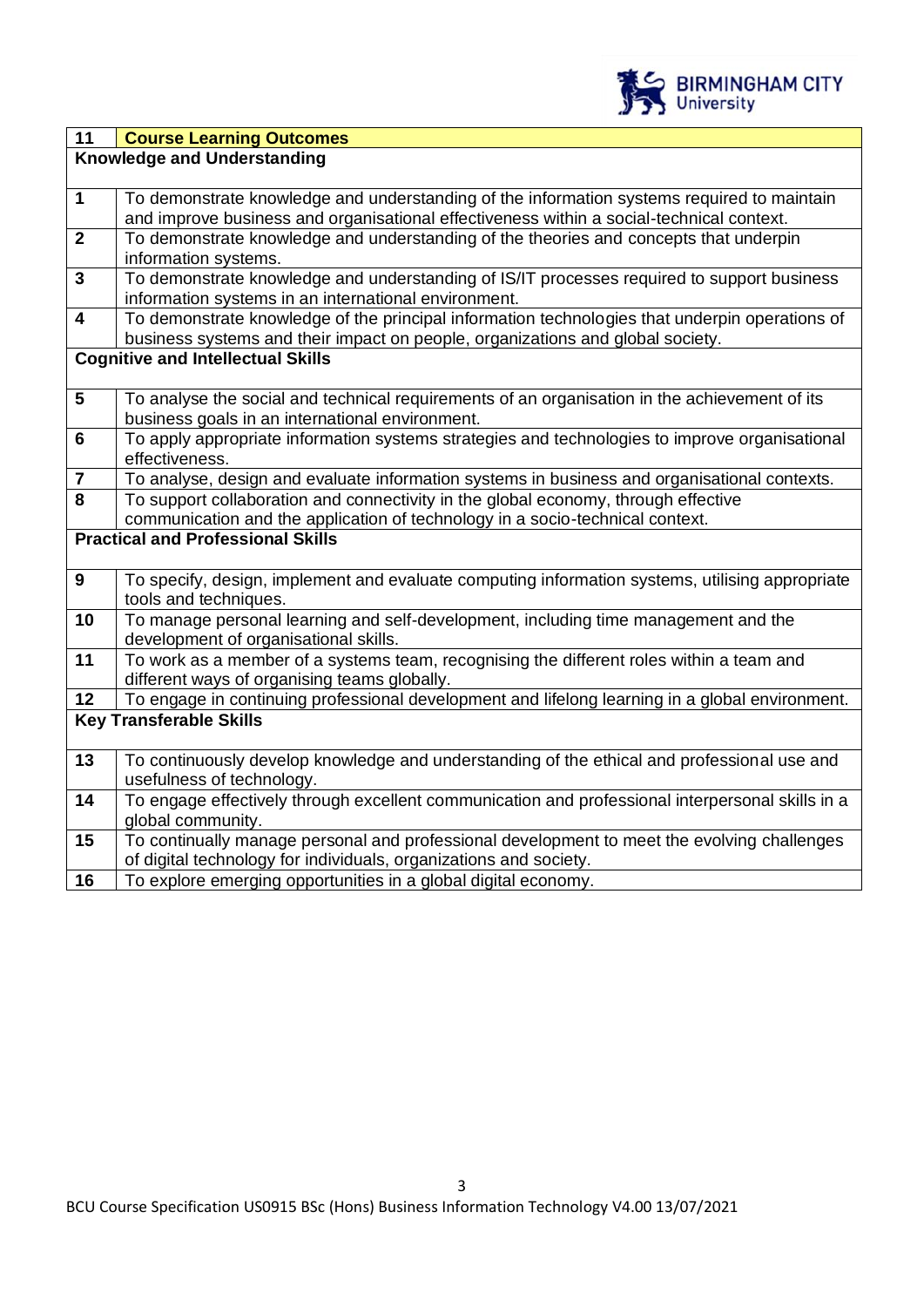

#### **12 Course Requirements**

#### **12a Level 4:**

*In order to complete this course a student must successfully complete all the following CORE modules (totalling 120 credits):*

| <b>Module Code</b> | <b>Module Name</b>                    | <b>Credit Value</b> |
|--------------------|---------------------------------------|---------------------|
| <b>CMP4267</b>     | <b>Computer Systems</b>               | 20                  |
| <b>CMP4278</b>     | <b>Information Retrieval</b>          | 20                  |
| <b>CMP4285</b>     | <b>Innovation Project</b>             | 20                  |
| <b>CMP4282</b>     | <b>Business Information Modelling</b> | 20                  |
| <b>CMP4280</b>     | <b>Information Networks</b>           | <b>20</b>           |
| <b>CMP4284</b>     | <b>Application Development</b>        | 20                  |

#### **Level 5:**

*In order to complete this course a student must successfully complete all the following CORE modules (totalling 120 credits):*

| <b>Module Code</b> | <b>Module Name</b>                            | <b>Credit Value</b> |
|--------------------|-----------------------------------------------|---------------------|
| <b>CMP5323</b>     | Human-Computer Interaction                    | 20                  |
| <b>CMP5340</b>     | <b>Enterprise Systems</b>                     | 20                  |
| <b>CMP5364</b>     | Database Systems Development                  | 20                  |
| <b>CMP5339</b>     | <b>Application Systems</b>                    | 20                  |
| <b>CMP5343</b>     | <b>Ethical and Professional Context of IT</b> | 20                  |
| <b>CMP5341</b>     | <b>IT Innovation</b>                          | 20                  |

**Professional Placement Year (optional)**

*In order to qualify for the award of Bachelor of Science with Honours Business Information Technology with Professional Placement, a student must successfully complete all of the Level 6 modules listed below as well as the following Level 5 module:*

| <b>Module Code</b> | <b>Module Name</b>            | <b>Credit Value</b> |
|--------------------|-------------------------------|---------------------|
| <b>PPY5004</b>     | <b>Professional Placement</b> | 120                 |

**Level 6:**

*In order to complete this course a student must successfully complete all the following CORE modules (totalling 120 credits):*

| <b>Module Code</b> | <b>Module Name</b>                             | <b>Credit Value</b> |
|--------------------|------------------------------------------------|---------------------|
| <b>CMP6172</b>     | <b>Consultancy and IT Management</b>           | 20                  |
| <b>CMP6192</b>     | Data Intelligence                              | 20                  |
| <b>CMP6194</b>     | <b>Strategic Information Systems Alignment</b> | 20                  |
| <b>CMP6193</b>     | <b>Information Security</b>                    | 20                  |
| <b>CMP6200</b>     | <b>Individual Honours Project</b>              | 40                  |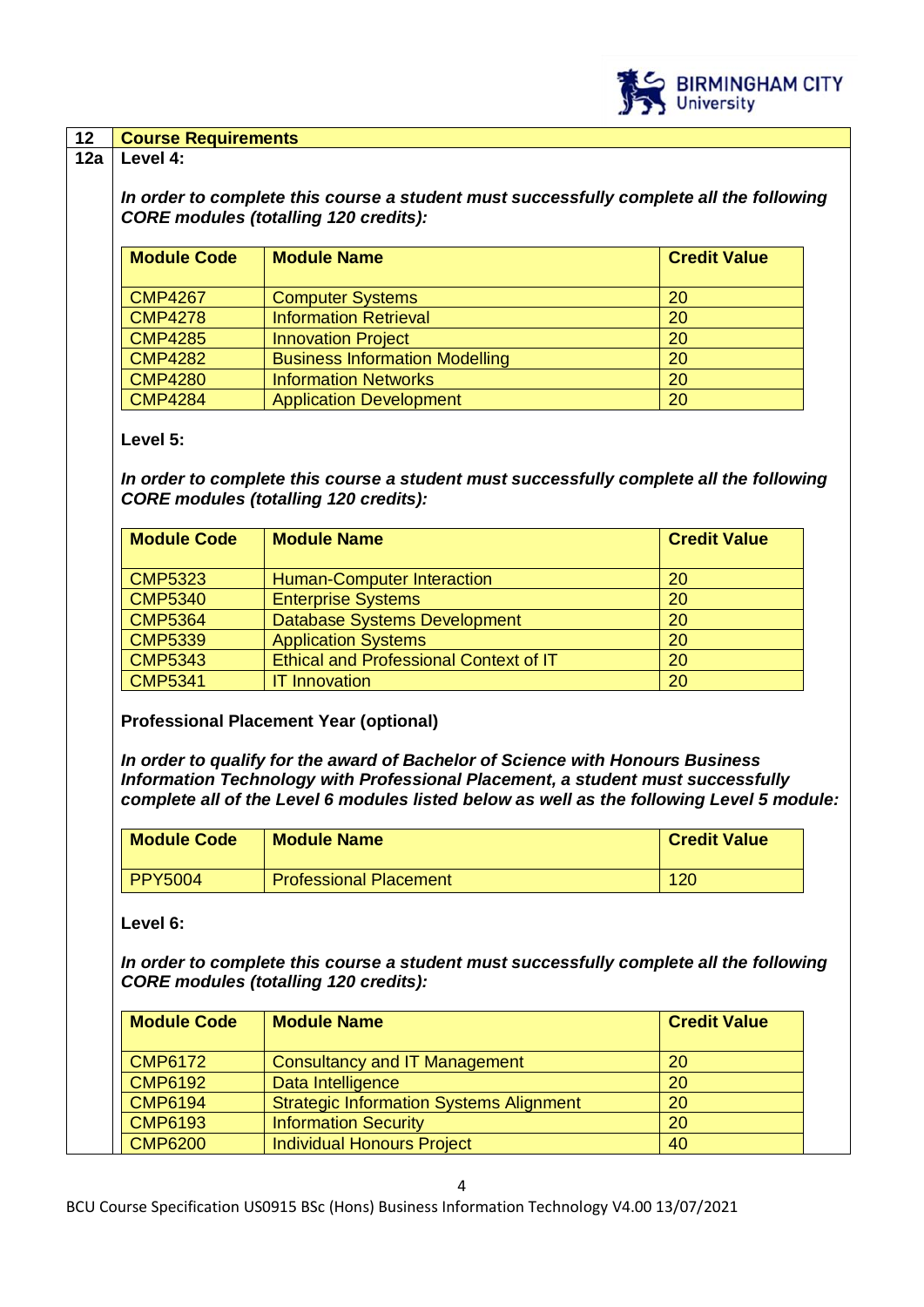

## **12b Structure Diagram**

# **Level 4 – Year 1**

| <b>SEMESTER ONE</b>                | <b>SEMESTER TWO</b>                                |  |
|------------------------------------|----------------------------------------------------|--|
| Core                               | Core                                               |  |
| Computer Systems (20 Credits)      | <b>Business Information Modelling (20 Credits)</b> |  |
| Information Retrieval (20 Credits) | Innovation Project (20 Credits)                    |  |
| Information Networks (20 Credits)  | Application Development (20 Credits)               |  |

## **Level 5 – Year 2**

| <b>SEMESTER ONE</b>                       | <b>SEMESTER TWO</b>                     |  |
|-------------------------------------------|-----------------------------------------|--|
| Core                                      | Core                                    |  |
| Enterprise Systems (20 Credits)           | Ethical and Professional Context of IT  |  |
| Database Systems Development (20 Credits) | (20 Credits)                            |  |
| Application Systems (20 Credits)          | Human-Computer Interaction (20 Credits) |  |
|                                           | IT Innovation (20 Credits)              |  |

## **Professional Placement - Year 3 (optional)**

## **Professional Placement Module (120 Credits)**

# **Level 6 – Year 4**

| <b>SEMESTER ONE</b>                            | <b>SEMESTER TWO</b>                        |
|------------------------------------------------|--------------------------------------------|
| Core                                           | Core                                       |
| <b>Strategic Information Systems Alignment</b> | Consultancy and IT Management (20 Credits) |
| (20 Credits)                                   | Information Security (20 Credits)          |
| Data Intelligence (20 Credits)                 |                                            |
|                                                |                                            |
| Individual Honours Project (40 credits)        |                                            |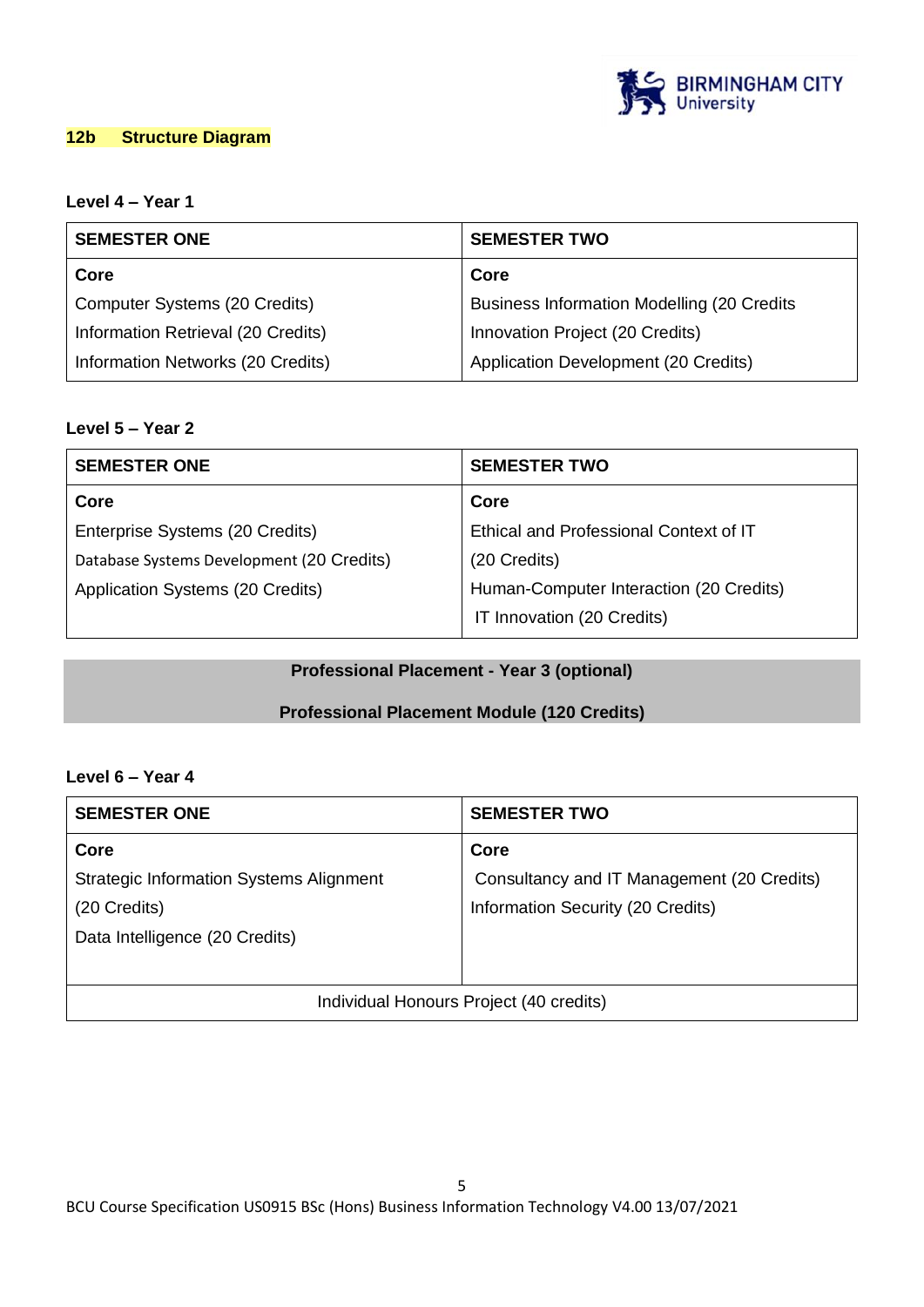

#### **13 Overall Student Workload and Balance of Assessment**

Overall student *workload* consists of class contact hours, independent learning and assessment activity, with each credit taken equating to a total study time of around 10 hours. While actual contact hours may depend on the optional modules selected, the following information gives an indication of how much time students will need to allocate to different activities at each level of the course.

- *Scheduled Learning* includes lectures, practical classes and workshops, contact time specified in timetable
- *Directed Learning* includes placements, work-based learning, external visits, on-line activity, Graduate+, peer learning
- *Private Study* includes preparation for exams

The *balance of assessment* by mode of assessment (e.g. coursework, exam and in-person) depends to some extent on the optional modules chosen by students. The approximate percentage of the course assessed by coursework, exam and in-person is shown below.

#### **Level 4**

#### **Workload**

#### **24% time spent in timetabled teaching and learning activity**

| <b>Activity</b>           | <b>Number of Hours</b> |
|---------------------------|------------------------|
| <b>Scheduled Learning</b> | 300                    |
| <b>Directed Learning</b>  | 412                    |
| <b>Private Study</b>      | 488                    |
| <b>Total Hours</b>        | 1200                   |

#### **Balance of Assessment**

| <b>Assessment Mode</b> | Percentage |
|------------------------|------------|
| Coursework             | 83%        |
| Exam                   |            |
| In-Person              | 17%        |

#### **Level 5**

#### **Workload**

#### **25% time spent in timetabled teaching and learning activity**

| <b>Activity</b>           | <b>Number of Hours</b> |
|---------------------------|------------------------|
| <b>Scheduled Learning</b> | 300                    |
| Directed Learning         | 498                    |
| <b>Private Study</b>      | 402                    |
| Total Hours               | 1200                   |